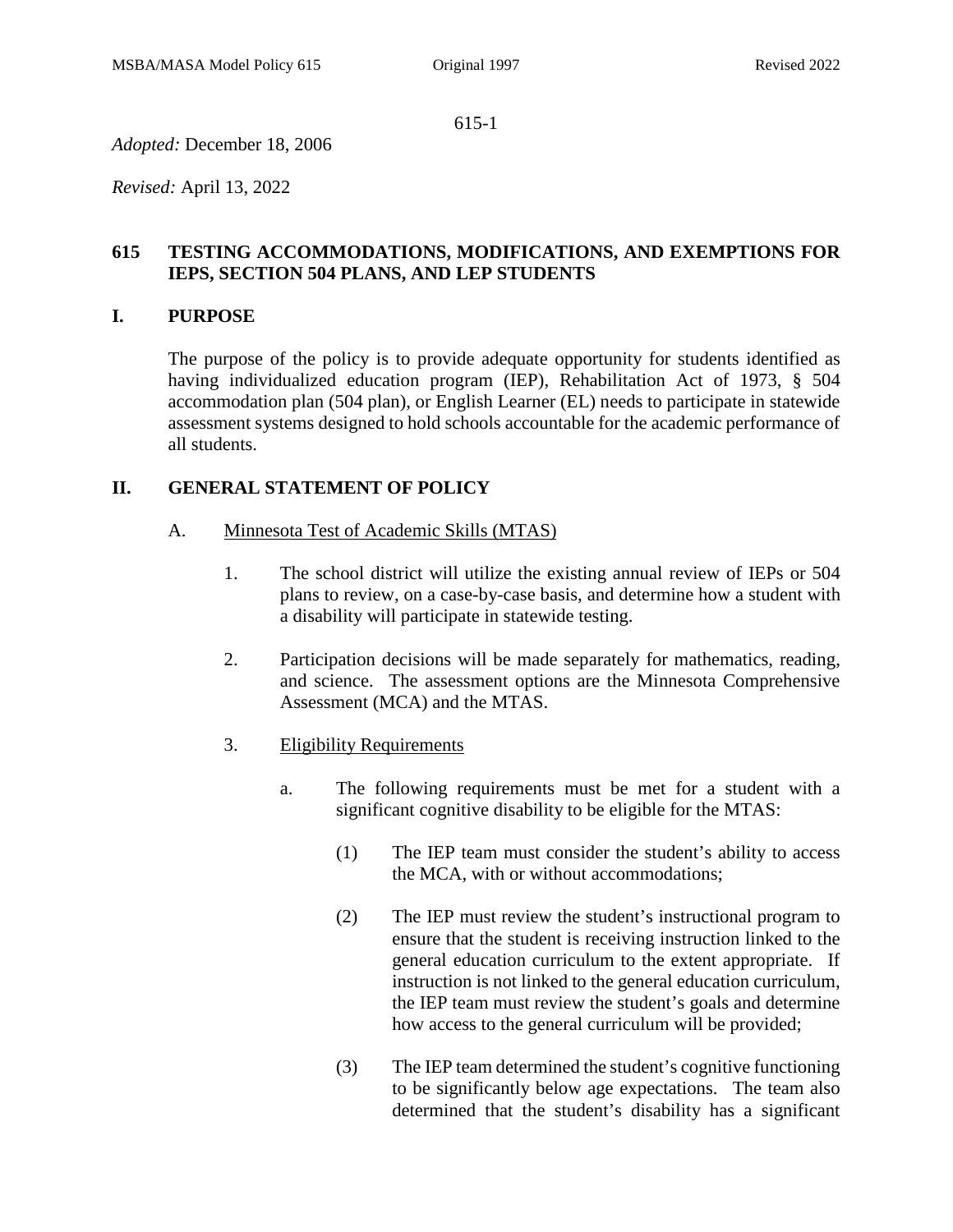impact on his or her ability to function in multiple environments, including home, school, and community;

- (4) The IEP team determined that the student needs explicit and intensive instruction and/or extensive supports in multiple settings to acquire, maintain, and generalize academic and life skills in order to actively participate in school, work, home, and community environments;
- (5) The IEP team must document, in the IEP, reasons the MCA is or is not an appropriate measure of the student's academic progress and how the student would participate in statewide testing.
- b. MTAS participation decisions must not be made on the following factors:
	- (1) Student's disability category;
	- (2) Placement;
	- (3) Participation in a separate, specialized curriculum;
	- (4) An expectation that the student will receive a low score on the MCA;
	- (5) Language, social, cultural, or economic differences;
	- (6) Concern for accountability calculations.

### B. Alternate ACCESS for ELs

- 1. The school district will utilize the existing annual review of IEPs or 504 plans to review, on a case-by-case basis, and determine how an identified EL student with a disability will participate in statewide testing.
- 2. Eligibility Requirements
	- a. The student must be identified as EL in MARSS in order to take an English language proficiency assessment.
	- b. The student must have a significant cognitive disability. If the student has been identified as eligible to take the MTAS in mathematics, reading, or science, the student meets this criterion.
	- c. For students in grades that the MTAS is not administered: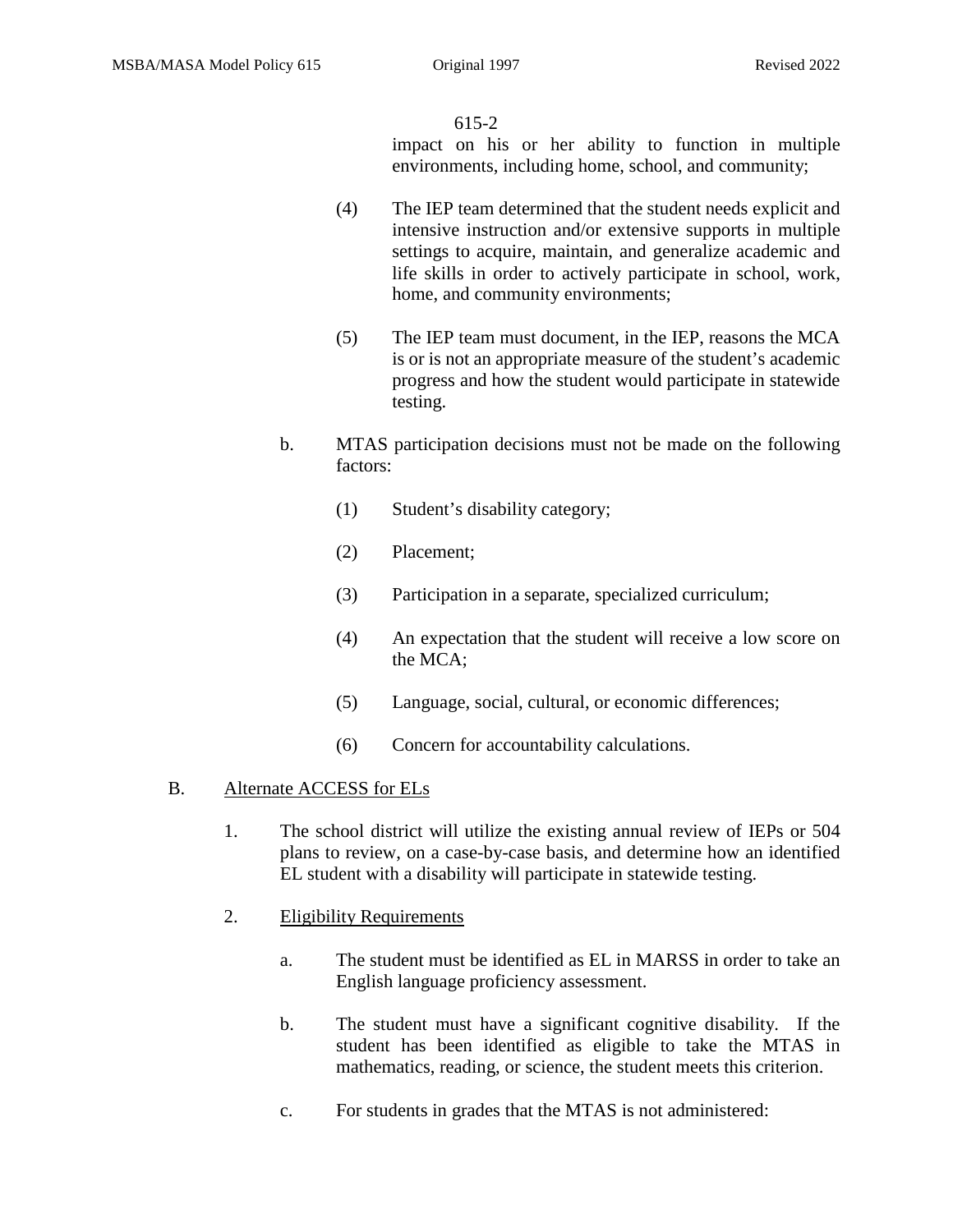- (1) the student must have cognitive functioning significantly below age level;
- (2) the student's disability must have a significant impact on his or her ability to function in multiple environments, including home, school, and community; and
- (3) the student needs explicit and intensive instruction and/or extensive supports in multiple settings to acquire, maintain, and generalize academic and life skills in order to actively participate in school, work, home, and community environments.
- d. The IEP team must consider the student's ability to access the ACCESS, with or without accommodations.
- e. The IEP team must document, in the IEP, reasons the MCA is or is not an appropriate English language proficiency assessment for the student.
- 3. Alternate ACCESS participation decisions must not be made on the following factors:
	- a. Student's disability category;
	- b. Participation in a separate, specialized curriculum;
	- c. Current level of English language proficiency;
	- d. The expectation that the student will receive a low score on the ACCESS for ELs;
	- e. Language, social, cultural, or economic differences;
	- f. Concern for accountability calculations.
- C. EL Students New to the United States

EL students new to the United States will take all assessments, including all academic assessments (math, reading, and science), as well as the English Language Proficiency Assessment (ACCESS).

### **III. DEFINITION OF TERMS**

See the current "Procedures Manual for the Minnesota Assessments" which is produced by the Minnesota Department of Education and available through minnesota.pearsonaccessnext.com.